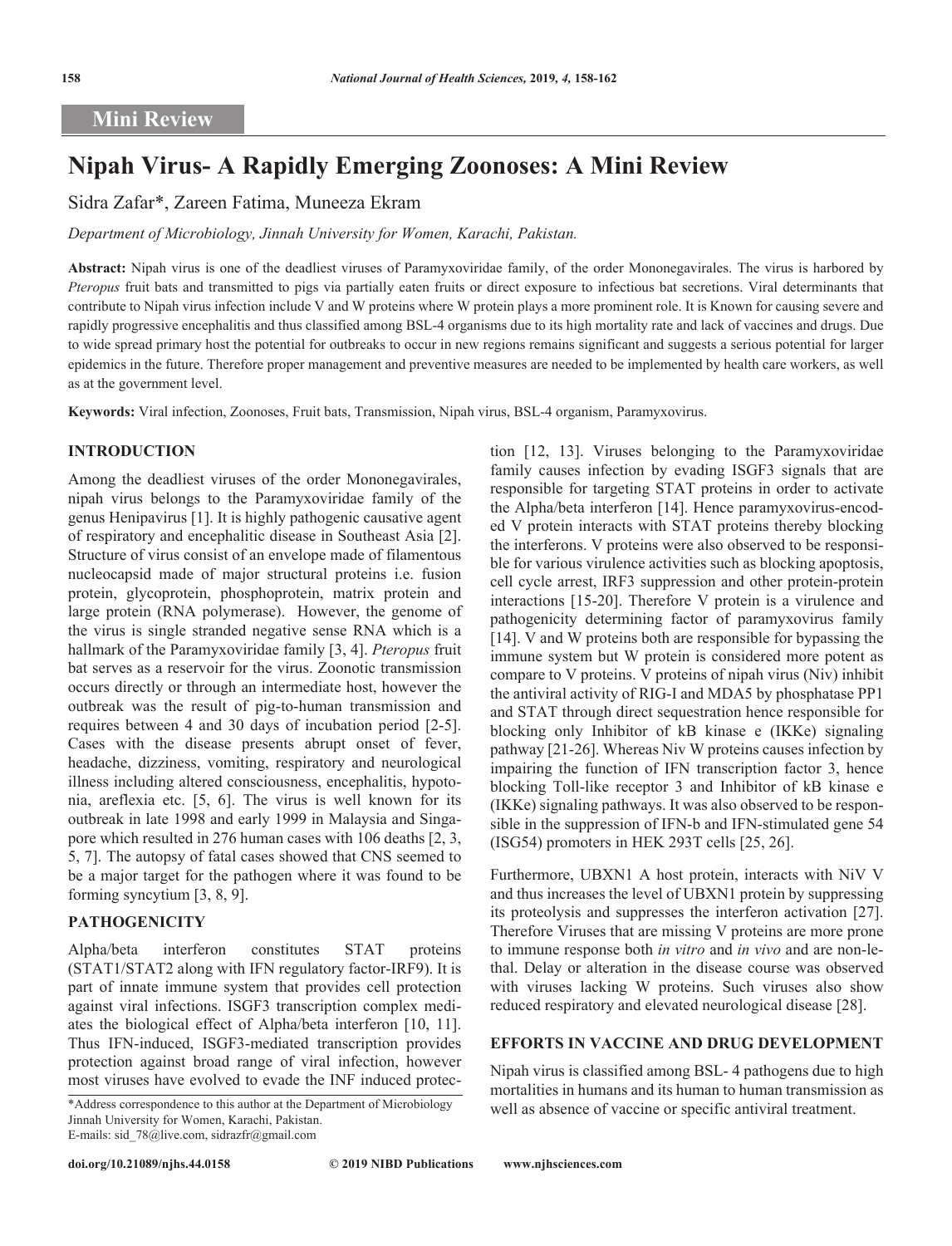Considering the pathogenesis and high mortality rate there are no vaccine available for human use. Recently a subunit HeV vaccine has been approved for animal use in Australia [29-31]. Also a viral envelop protein targeting monoclonal antibodies has been studied for animal and human use as post-exposure prophylaxis but the efficacy of treatment to human disease is yet to be studied [30-32]. Ribavirin is a broad spectrum antiviral drug used primarily for the treatment of hepatitis C and viral hemorrhage. The drug was reported to show effectiveness in Malaysian outbreak with 36% reduction in mortality [33] but also reported by others for its ineffectiveness against henipa virus infection [34-37]. Lately an analogue targeting RNA polymerase dependent on viral RNA has been developed named favipiravir. At present it is in use for influenza [38, 39] and has shown efficacy against Niv infected hamster models [40]. Furthermore the analogue has completed phase 2 trials as showed promising results against Ebola Virus infection in reducing the mortality rate [41].

Most of the vaccines for viral infection are in early stages of development. Using viral components and their expression in various viral vector for vaccine preparation is an attractive approach [42, 43]. Although currently there are no licensed vaccines available for the Niv infection but there are evidences that suggests that effective vaccine is attainable. Vaccines usually targets viruses having an incubation period of at least 5-7 days whereas shorter incubation period leads to unsuccessful vaccine development, therefore, incubation period of Niv is greater than 5-7 day threshold hence a potential vaccine is feasible [2]. Glycoprotein and Fusion outer membrane proteins are used for the development of vaccines to induce immune response in following animal models; African green monkeys (AGMs) hamsters, pigs, cats and ferrets etc. [44-50]. Vaccines using G proteins and Alhydrogel® and CpG oligodeoxynucleotide as an adjuvant exhibit potency against viral infected animal models. Equivac HeV® is an advanced vaccine of this category [51]. However, due to life threatening nature of virus, preparation of live attenuated vaccine with no possibility of reversion is a difficult task [28, 52].

# **LABORATORY DIAGNOSIS AND PREVENTION**

For laboratory diagnosis of viral infection following methods are mainly used; serology, histopathology, immunohistochemistry, electron microscopy, polymerase chain reaction (PCR), and virus isolation. ELISA, imunohistochemistry and serology are safer methods as they don't intensify the viral infection and can be used as methods for initial screening purpose [53]. Due to limited treatment options for Nipha virus, focus on preventions of viral infections is significant. Following preventive strategies should be of main focus; farm animals should be kept far away from bat reservoirs, partially eaten bat fruits, overcrowding of farm with animals should be avoided, farms should be designed in areas that do not attract bats [54]. Execution of standard precaution and donning of proper personal protective equipment (PPE) by healthcare

workers while handling, caring and visiting suspected or confirmed NiV infection patient is important [55-57].

#### **CONCLUSION**

Nipah virus is rapidly emerging zoonotic virus that is classified among BSL-4 organisms due to its high mortality and absence of treatment. In recent year's outbreak of viral infection continue to occur in India and other Asian countries and due to widespread primary host, the potential for outbreaks to occur in new regions remains significant and suggests a serious potential for larger epidemics in the future. Prevention of viral infection is difficult in developing countries as it's a rare infection compared to other medical health threats faced by the people in low income areas. Improved understanding of the mechanism of zoonotic transmission from bats to humans might facilitate establish possible approaches to stop future introductions of the virus into the human population. The treatment currently used is just supportive and to develop a stable, vigorous and affordable drug or vaccine for the infection is one of the major challenges in order to limit the future epidemics, additionally restriction of activities that increases the interaction between animals, people and fruit bats could help prevent spread of infection.

#### **CONFLICT OF INTEREST**

Declared none.

### **ACKNOWLEDGEMENTS**

Declared none.

#### **REFERENCES**

- [1] Amarasinghe GK, Bào Y, Basler CF, *et al*. Taxonomy of the order mononegavirales: Update 2017. Arch Virol 2017; 162(8): 2493-504. DOI: 10.1007/s00705-017-3311-7
- [2] Kaslow DC. Biological feasibility of developing prophylactic vaccines for viral pathogens: Incubation period as a critical parameter. Hum Vaccines 2007; 3(1): 1-7. DOI: 10.4161/hv.3.1.3519
- [3] Chua KB, Bellini WJ, Rota PA, *et al*. Nipah virus: A recently emergent deadly paramyxovirus. Science 2000; 288(5470): 1432-5. DOI: 10.1126/science.288.5470.1432
- [4] Wang LF, Harcourt BH, Yu M, *et al*. Molecular biology of Hendra and Nipah viruses. Microbe Infect 2001; 3(4): 279-87. DOI: 10.1016/S1286-4579(01)01381-8
- [5] Hossain MJ, Gurley ES, Montgomery JM, *et al*. Clinical presentation of Nipah virus infection in Bangladesh. Clin Infect Dis 2008; 46(7): 977-84. DOI: 10.1086/529147
- [6] Halpin K, Hyatt AD, Fogarty R, *et al*. Pteropid bats are confirmed as the reservoir hosts of henipaviruses: A comprehensive experimental study of virus transmission. Am J Trop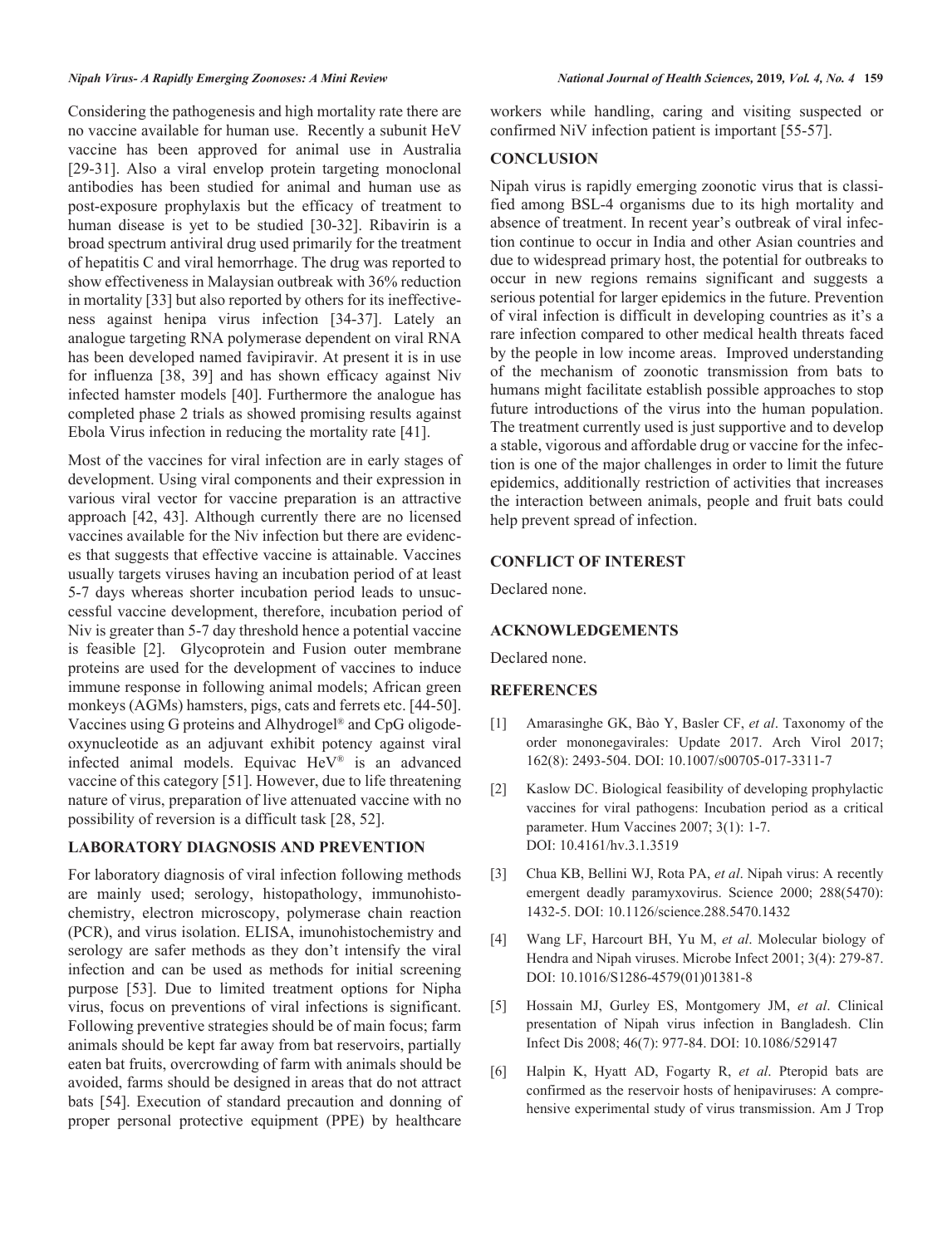#### **160** *National Journal of Health Sciences,* **2019***, Vol. 4, No. 4 Zafar et al.*

Med Hyg 2011; 85(5): 946-51. DOI: 10.4269/ajtmh.2011.10-0567

- [7] Nor MM, Gan CH, Ong BL. Nipah virus infection of pigs in peninsular Malaysia. Rev Sci Tech 2000; 19(1): 160-5. DOI: 10.20506/rst.19.1.1202
- [8] Paton NI, Leo YS, Zaki SR, *et al*. Outbreak of Nipah-virus infection among abattoir workers in Singapore. Lancet 1999; 354(9186): 1253-6. DOI: 10.1016/S0140-6736(99)04379-2
- [9] Chua KB, Goh KJ, Wong KT, *et al*. Fatal encephalitis due to Nipah virus among pig-farmers in Malaysia. Lancet 1999; 354(9186): 1257-9. DOI: 10.1016/S0140-6736(99)04299-3
- [10] Aaronson DS, Horvath CM. A road map for those who don't know JAK-STAT. Science 2002; 296(5573): 1653-5. DOI: 10.1126/science.1071545
- [11] Levy DE, Darnell Jr JE. Signaling: Stats: Transcriptional control and biological impact. Nat Rev Mol Cell Biol 2002; 3(9): 651. DOI: 10.1038/nrm909
- [12] Levy DE, Garcıa-Sastre A. The virus battles: IFN induction of the antiviral state and mechanisms of viral evasion. Cytokine Growth Factor Rev 2001; 12(2-3): 143-56. DOI: 10.1016/S1359-6101(00)00027-7
- [13] Samuel CE. Antiviral actions of interferons. Clin Microbiol Rev 2001; 14(4): 778-809. DOI: 10.1128/CMR.14.4.778-809.2001
- [14] Didcock L, Young DF, Goodbourn S, Randall RE. Sendai virus and simian virus 5 block activation of interferon-responsive genes: Importance for virus pathogenesis. J Virol 1999; 73(4): 3125-33.
- [15] He B, Paterson RG, Stock N, *et al*. Recovery of paramyxovirus simian virus 5 with a V protein lacking the conserved cysteine-rich domain: The multifunctional V protein blocks both interferon-β induction and interferon signaling. Virology 2002; 303(1): 15-32. DOI: 10.1006/viro.2002.1738
- [16] Kawano M, Kaito M, Kozuka Y, *et al*. Recovery of infectious human parainfluenza type 2 virus from cDNA clones and properties of the defective virus without V-specific cysteine-rich domain. Virology 2001; 284(1): 99-112. DOI: 10.1006/viro.2001.0864
- [17] Lin GY, Lamb RA. The paramyxovirus simian virus 5 V protein slows progression of the cell cycle. J Virol 2000; 74(19): 9152-66. DOI: 10.1128/JVI.74.19.9152-9166.2000
- [18] Lin GY, Paterson RG, Richardson CD, Lamb RA. The V protein of the paramyxovirus SV5 interacts with damage-specific DNA binding protein. Virology 1998; 249(1): 189-200. DOI: 10.1006/viro.1998.9317
- [19] Paterson RG, Leser GP, Shaughnessy MA, Lamb RA. The paramyxovirus SV5 V protein binds two atoms of zinc and is a structural component of virions. Virology 1995; 208(1):

121-31. DOI: 10.1006/viro.1995.1135

- [20] Poole E, He B, Lamb RA, Randall RE, Goodbourn S. The V proteins of simian virus 5 and other paramyxoviruses inhibit induction of interferon-β. Virology 2002; 303(1): 33-46. DOI: 10.1006/viro.2002.1737
- [21] Childs K, Randall R, Goodbourn S. Paramyxovirus V proteins interact with the RNA Helicase LGP2 to inhibit RIG-I-dependent interferon induction. J Virol 2012; 86(7): 3411-21. DOI: 10.1128/JVI.06405-11
- [22] Childs K, Stock N, Ross C, *et al*. Mda-5, but not RIG-I, is a common target for paramyxovirus V proteins. Virology 2007; 359(1): 190-200. DOI: 10.1016/j.virol.2006.09.023
- [23] Davis ME, Wang MK, Rennick LJ, *et al*. Antagonism of the phosphatase PP1 by the measles virus V protein is required for innate immune escape of MDA5. Cell Host Microbe 2014; 16(1): 19-30. DOI: 10.1016/j.chom.2014.06.007
- [24] Rodriguez JJ, Parisien JP, Horvath CM. Nipah virus V protein evades alpha and gamma interferons by preventing STAT1 and STAT2 activation and nuclear accumulation. J Virol 2002; 76(22): 11476-83. DOI: 10.1128/JVI.76.22.11476-11483.2002
- [25] Shaw ML, Cardenas WB, Zamarin D, Palese P, Basler CF. Nuclear localization of the Nipah virus W protein allows for inhibition of both virus-and toll-like receptor 3-triggered signaling pathways. J Virol 2005; 79(10): 6078-88. DOI: 10.1128/JVI.79.10.6078-6088.2005
- [26] Ciancanelli MJ, Volchkova VA, Shaw ML, Volchkov VE, Basler CF. Nipah virus sequesters inactive STAT1 in the nucleus via a P gene-encoded mechanism. J Virol 2009; 83(16): 7828-41. DOI: 10.1128/JVI.02610-08
- [27] Uchida S, Horie R, Sato H, Kai C, Yoneda M. Possible role of the Nipah virus V protein in the regulation of the interferon beta induction by interacting with UBX domain-containing protein1. Sci Rep 2018; 8(1): 7682. DOI: 10.1038/s41598-018-25815-9
- [28] Satterfield BA, Cross RW, Fenton KA, *et al*. The immunomodulating V and W proteins of Nipah virus determine disease course. Nat Commun 2015; 6: 7483. DOI: 10.1038/ncomms8483
- [29] Mire CE, Geisbert JB, Agans KN, *et al*. A recombinant Hendra virus G glycoprotein subunit vaccine protects nonhuman primates against Hendra virus challenge. J Virol 2014; 88(9): 4624-31. DOI: 10.1128/JVI.00005-14
- [30] Broder CC. Passive immunization and active vaccination against Hendra and Nipah viruses. Dev Biol (Basel) 2013; 135: 125-38. DOI: 10.1159/000171017
- [31] Cartwright, D. Hendra virus vaccine trial reveals no ill-effects. 2016; Available at: https://www.smh.com.au/nation-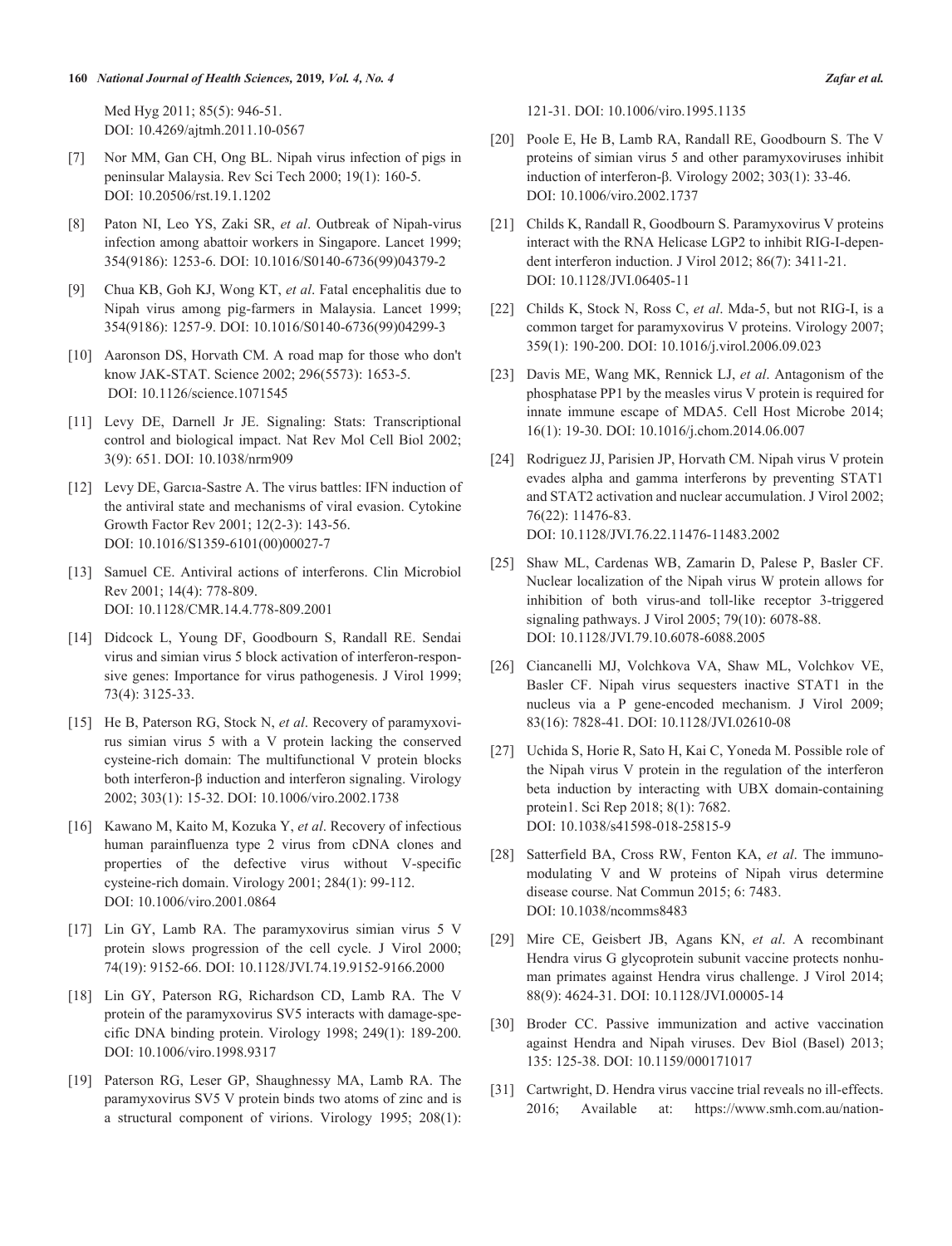al/queensland/hendra-virus-vac cine-trial-reveals-no-illeffects-20160628-gpt9nk.html [Updated June 28, 2016].

- [32] Geisbert TW, Mire CE, Geisbert JB, *et al*. Therapeutic treatment of Nipah virus infection in nonhuman primates with a neutralizing human monoclonal antibody. Sci Transl Med 2014; 6(242): 242ra82. DOI: 10.1126/scitranslmed.3008929
- [33] Chong HT, Kamarulzaman A, Tan CT, *et al*. Treatment of acute Nipah encephalitis with ribavirin. J Am Neurol Assoc Child Neurol Soc 2001; 49(6): 810-3. DOI: 10.1002/ana.1062
- [34] Pallister J, Middleton D, Crameri G, *et al*. Chloroquine administration does not prevent Nipah virus infection and disease in ferrets. J Virol 2009; 83(22): 11979-82. DOI: 10.1128/JVI.01847-09
- [35] Rockx B, Bossart KN, Feldmann F, *et al*. A novel model of lethal Hendra virus infection in African green monkeys and the effectiveness of ribavirin treatment. J Virol 2010; 84(19): 9831-9. DOI: 10.1128/JVI.01163-10
- [36] Freiberg AN, Worthy MN, Lee B, Holbrook MR. Combined chloroquine and ribavirin treatment does not prevent death in a hamster model of Nipah and Hendra virus infection. J Gen Virol 2010; 91(3): 765-72. DOI: 10.1099/vir.0.017269-0
- [37] Georges-Courbot MC, Contamin H, Faure C, *et al*. Poly (I)-poly (C12U) but not ribavirin prevents death in a hamster model of Nipah virus infection. Antimicrob Agents Chemother 2006; 50(5): 1768-72. DOI: 10.1128/AAC.50.5.1768-1772.2006
- [38] Furuta Y, Gowen BB, Takahashi K, Shiraki K, Smee DF, Barnard DL. Favipiravir (T-705), a novel viral RNA polymerase inhibitor. Antiviral Res 2013; 100(2): 446-54. DOI: 10.1016/j.antiviral.2013.09.015
- [39] Furuta Y, Takahashi K, Fukuda Y, *et al*. *In vitro* and *in vivo* activities of anti-influenza virus compound T-705. Antimicrob Agents Chemother 2002; 46(4): 977-81. DOI: 10.1128/AAC.46.4.977-981.2002
- [40] Dawes BE, Kalveram B, Ikegami T, *et al*. Favipiravir (T-705) protects against Nipah virus infection in the hamster model. Sci Rep 2018; 8(1): 7604. DOI: 10.1038/s41598-018-25780-3
- [41] Sissoko D, Laouenan C, Folkesson E, *et al*. Experimental treatment with favipiravir for Ebola virus disease (the JIKI Trial): A historically controlled, single-arm proof-of-concept trial in Guinea. PLoS Med 2016; 13(3): e1001967. DOI: 10.1371/journal.pmed.1002066
- [42] Henao-Restrepo AM, Longini IM, Egger M, *et al*. Efficacy and effectiveness of an rVSV-vectored vaccine expressing Ebola surface glycoprotein: Interim results from the Guinea ring vaccination cluster-randomised trial. Lancet 2015; 386(9996): 857-66. DOI: 10.1016/S0140-6736(15)61117-5
- [43] Middleton D, Pallister J, Klein R, *et al*. Hendra virus vaccine, a one health approach to protecting horse, human, and environmental health. Emerg Infect Dis 2014; 20(3): 372. DOI: 10.3201/eid2003.131159
- [44] DeBuysscher BL, Scott D, Marzi A, Prescott J, Feldmann H. Single-dose live-attenuated Nipah virus vaccines confer complete protection by eliciting antibodies directed against surface glycoproteins. Vaccine 2014; 32(22): 2637-44. DOI: 10.1016/j.vaccine.2014.02.087
- [45] Lo MK, Bird BH, Chattopadhyay A, *et al*. Single-dose replication-defective VSV-based Nipah virus vaccines provide protection from lethal challenge in Syrian hamsters. Antiviral Res 2014; 101: 26-9. DOI: 10.1016/j.antiviral.2013.10.012
- [46] McEachern JA, Bingham J, Crameri G, *et al*. A recombinant subunit vaccine formulation protects against lethal Nipah virus challenge in cats. Vaccine 2008; 26(31): 3842-52. DOI: 10.1016/j.vaccine.2008.05.016
- [47] Mire CE, Versteeg KM, Cross RW, *et al*. Single injection recombinant vesicular stomatitis virus vaccines protect ferrets against lethal Nipah virus disease. Virol J 2013; 10(1): 353. DOI: 10.1186/1743-422X-10-353
- [48] Bossart KN, Rockx B, Feldmann F, *et al*. A Hendra virus G glycoprotein subunit vaccine protects African green monkeys from Nipah virus challenge. Sci Transl Med 2012; 4(146): 146ra107. DOI: 10.1126/scitranslmed.3004241
- [49] Prescott J, DeBuysscher BL, Feldmann F, *et al*. Single-dose live-attenuated vesicular stomatitis virus-based vaccine protects African green monkeys from Nipah virus disease. Vaccine 2015; 33(24): 2823-9. DOI: 10.1016/j.vaccine.2015.03.089
- [50] Weingartl HM, Berhane Y, Caswell JL, *et al*. Recombinant nipah virus vaccines protect pigs against challenge. J Virol 2006; 80(16): 7929-38. DOI: 10.1128/JVI.00263-06
- [51] Satterfield BA, Dawes BE, Milligan GN. Status of vaccine research and development of vaccines for Nipah virus. Vaccine 2016; 34(26): 2971-5. DOI: 10.1016/j.vaccine.2015.12.075
- [52] Yoneda M, Guillaume V, Sato H, *et al*. The nonstructural proteins of Nipah virus play a key role in pathogenicity in experimentally infected animals. PLoS One 2010; 5(9): e12709. DOI: 10.1371/journal.pone.0012709
- [53] RAP Publication (FAO). Manual on the diagnosis of Nipah virus infection in animals. 2002; Available at: https://coin. fao.org/coin-static/cms/me dia/1/13170263993060/2002\_01\_high.pdf
- [54] Nahar N, Mondal UK, Sultana R, *et al*. Piloting the use of indigenous methods to prevent Nipah virus infection by interrupting bats' access to date palm sap in Bangladesh. Health Promot Int 2012; 28(3): 378-86.